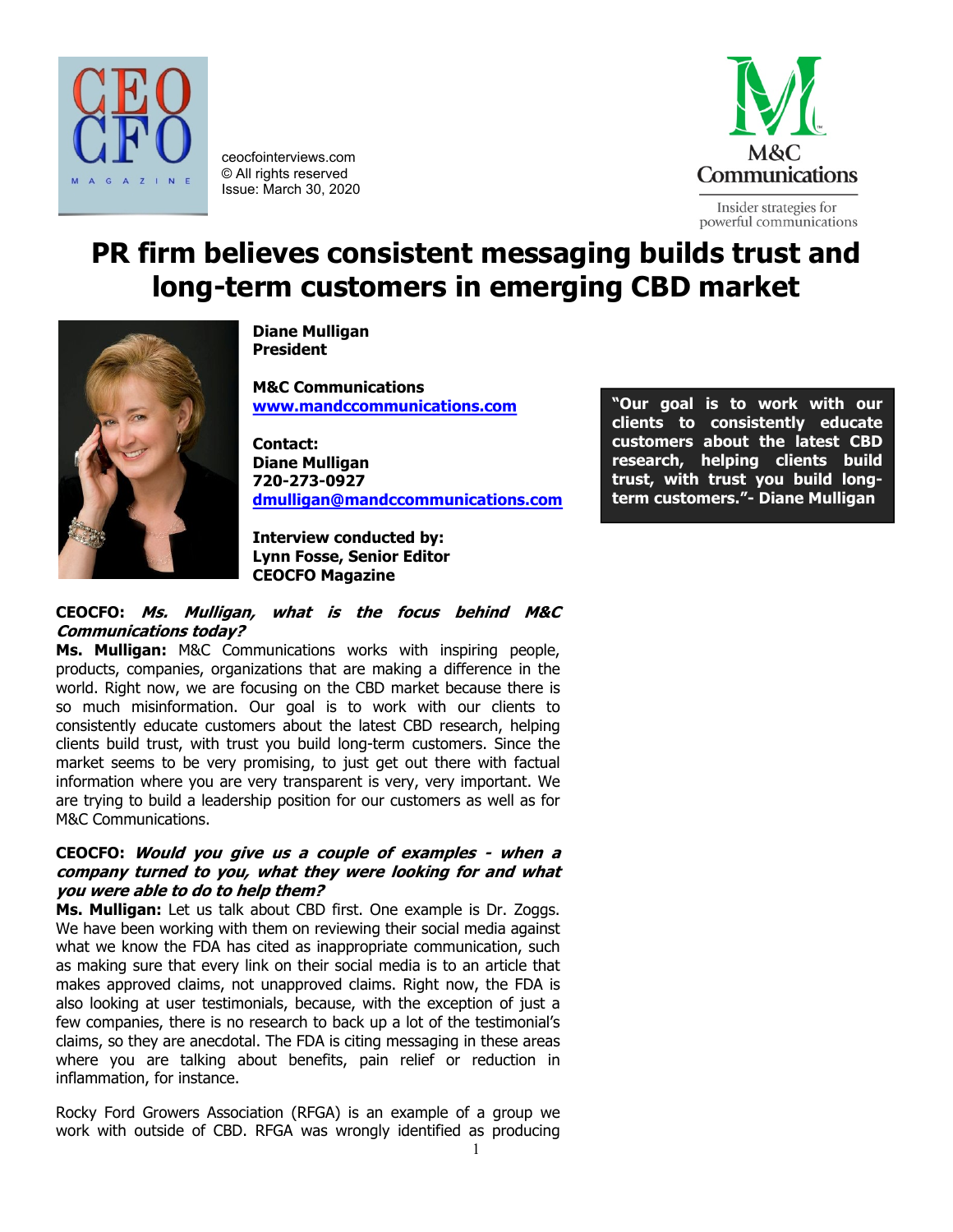cantaloupe tainted with listeria. This particular listeria outbreak killed more people at that time than any other foodborne illness outbreak in our country. We helped the farmers rebuild the brand by clearing up the misinformation, educating the public on the extreme health and safety measures the farmers were taking to keep the Rocky Ford cantaloupe as safe as possible and most importantly, launched a campaign that taught customers what they could do at home to safely wash and prepare their cantaloupe. Giving customers a sense of control over their health and safety is key in building or rebuilding a brand.

# **CEOCFO: Going back to the CBD area, how do you vet a company that is turning to you for help as there are so many new entries in the industry?**

**Ms. Mulligan:** The first thing we do is interview the leadership of the company and talk to them about their goals and how important it is for them to take a leadership role. There is a vacuum right now in thought leadership in the CBD industry. We are going to look and see who is on the board of the company and see if they have scientific and medical advisors on their board. We also look at their social media footprint and what has already been posted on social media. Then we are also going to do a media deep dive to review any interviews to quantify what has already been said. With this information we can figure out where they are positioned. We want to know what their product does and what they hope their product is going to do and how aware they are of the regulations and how important it is to them that they follow the regulations.

#### **CEOCFO: What is the best way to educate the public? What have you found that works well?**

**Ms. Mulligan:** It depends on your target audience. If your target audience is Millennials or your target audience is Boomers, then the way you are going to reach them is very different. We really pride ourselves on finding typical and atypical methods for outreach, different channels that you would use, types of publications and reporters that would reach the target demographic. However, then we look outside of the box to see what partnerships are available, what events you should attend, where do you want to be visible and ways for you to talk about your company, even outside of cannabis media. For instance, is the company highlighted in the business media or in the medical and health media?

If we are going after women who are 45- 55, we are going to be targeting different types of magazines than we would if we were targeting Millennials. Therefore, it really depends on the product target. We also work with our companies to figure out their business goals and where they see their target audience, so that we are attracting media and we are promoting events or coming up with unique tactics to reach that target audience. It is hugely important that it is not this scattershot approach across all demographics. You really need to understand who that target audience is.

#### **CEOCFO: How do you help your clients stand out at an event when there are fifty/one hundred/two hundred other people showing their products? There are so many other people**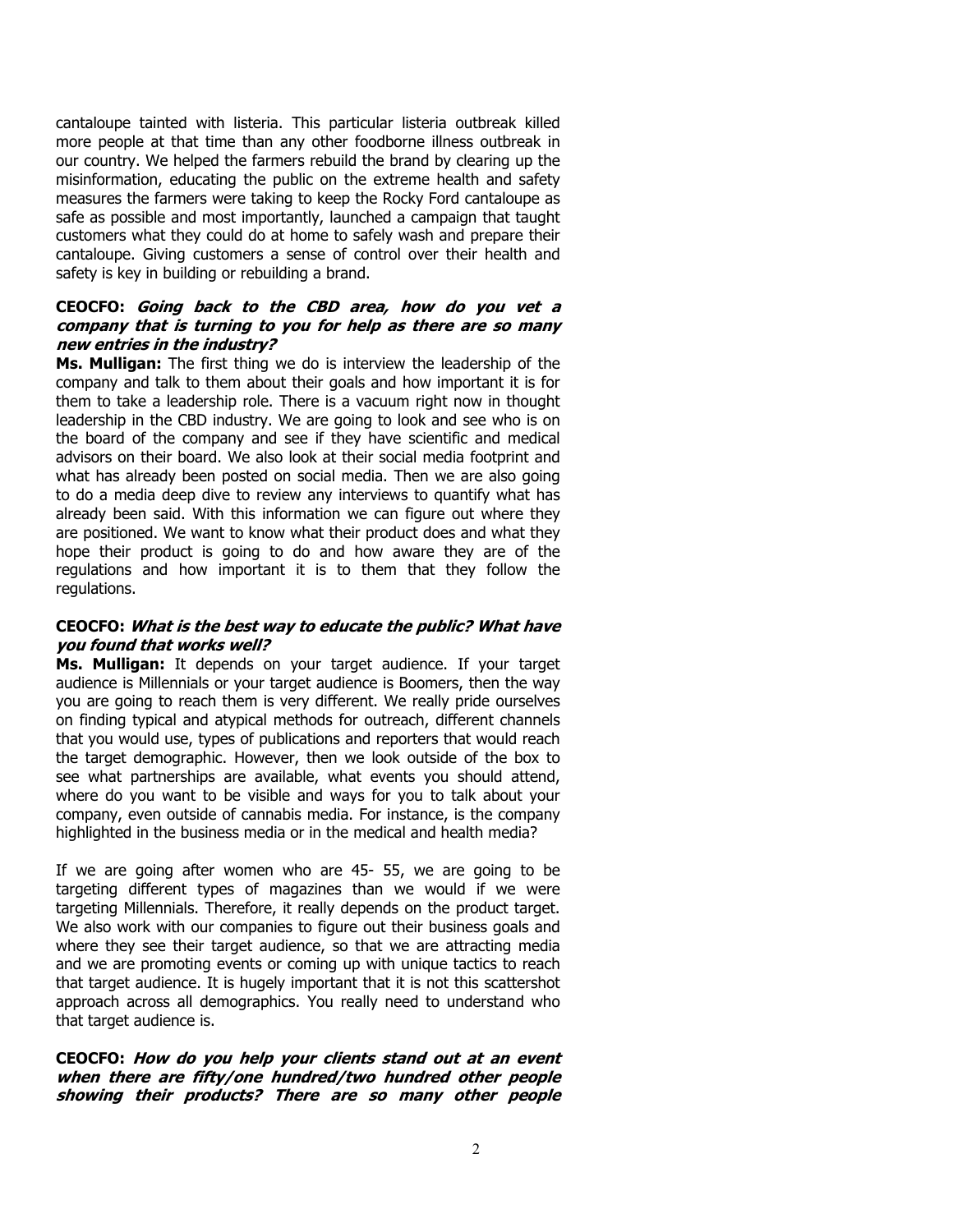#### **competing. Can you help a company in how they should be presenting themselves at an event?**

**Ms. Mulligan:** If we are working with them at an event, we are going to work to be the only one there that is talking about cannabis. Our area of expertise is not to go to the event and help them set up. We may put them in a position as a speaker on educating consumers, thought leadership, or positioning your company in a different way; these are areas of our expertise.

## **CEOCFO: Would you tell us about your Brand Protection Tool?**

**Ms. Mulligan:** Our brand protection tool is designed to discern the most likely crisis scenarios and devise preparation plans, with the entire C suite, that will mitigate negative impacts. We work to imagine every type of crisis then we have a score card that ranks the importance, relevancy and time sensitivity of the potential brand challenge. Some of the things on the scorecard include what is the likelihood that this is going to happen in the next six months to one year, if we work on this crisis now are there things that we can do in the intervening time that would actually make a difference to the outcome of the crisis. We look at what you can do now, so that you can mitigate the negative impact of any type of a brand challenge or a brand issue or a brand crisis and we come up with the top three scenarios.

The other thing that we do is we work with the entire C suite on how these top three crises would impact the different departments in the C suite. For instance, I just recently was brought in by a company with twelve senior VPs in the room and we went around and we put together a plan that included all twelve on all three of the crises and worked through how they could support one another. So the tool is a great team building exercise, because in many situations, especially when you are talking about larger companies, when they think of the different crises that can hit the different areas or different departments that are in their company, they get very siloed. This is a way to pull everyone together to say, "This is how we could break this apart." There will always be a brand challenge lead and a sub lead, everyone in that C suite can do something to help. Many companies think about crisis planning and they do a crisis plan for specific crises, and that is fine, but there are so many different types of crises and brand challenges that you can encounter. It is more important to think about what is most likely to happen in the next six months to a year and how you can put plans in place now.

The last thing we do is that we put together a one-page checklist. This is not a plan that is in a huge binder that is on a shelf that you pull down as a crisis is happening. This is a synopsized plan with an outline, because you have already thought through many parts of the situation and have prepared releases; media, employee and investor messages; technology, etc. Part of developing the Brand Protection Tool comes from our background: M&C is made up entirely of former journalists. We have worked in the smallest markets with skeleton crews, all the way to NBC News in New York. Preparing for and handling crisis was our life. What is interesting is that a crisis then becomes a brand challenge issue. It is something that you are ready to deal with, you are not caught flatfooted and many times it is no longer a crisis, because you have already thought it through.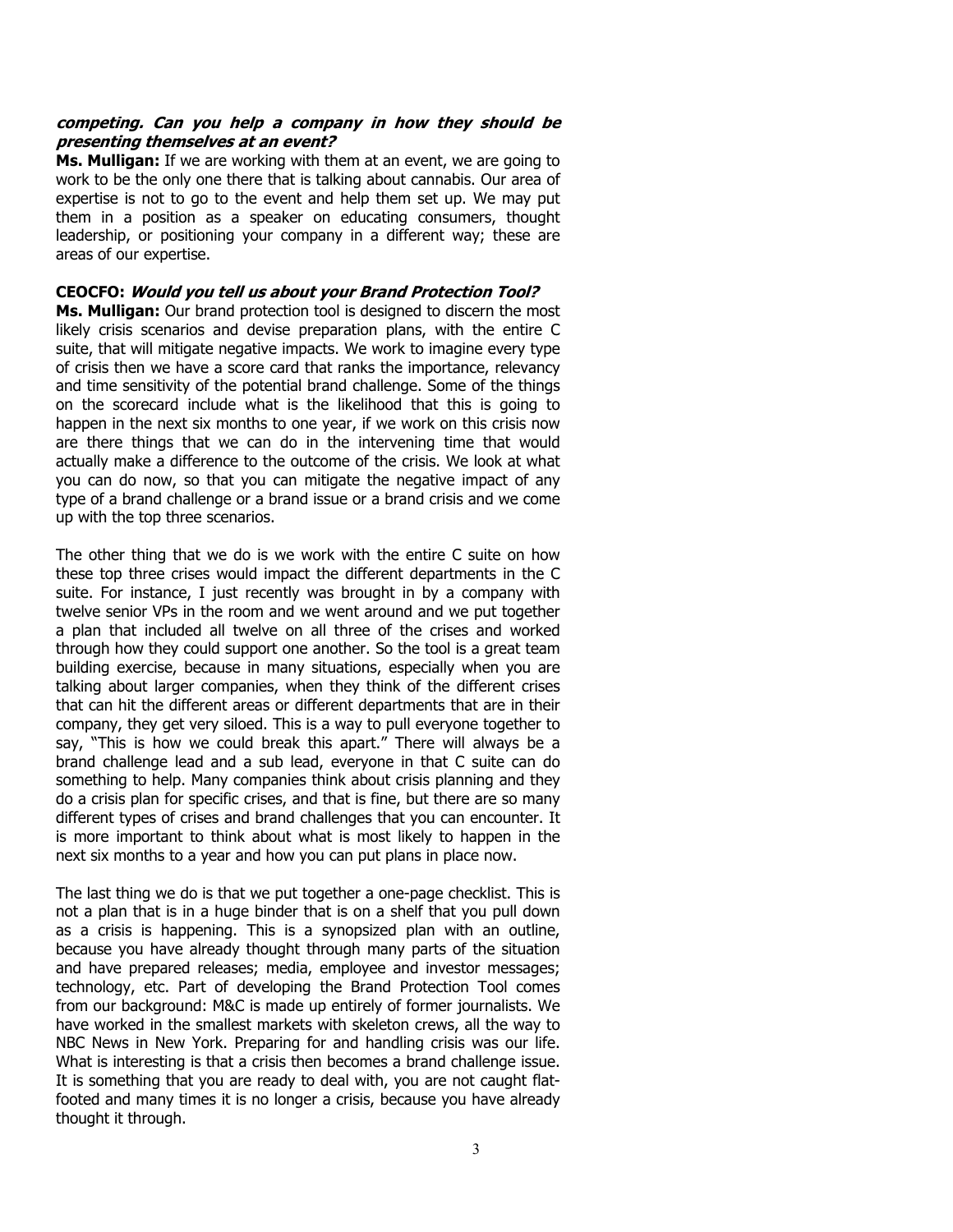#### **CEOCFO: Do many of your clients take advantage of the full range of services you offer?**

**Ms. Mulligan:** Most of our clients are long-term and many times we are brought in on a crisis and then we are hired with an on-going retainer. For example, we have been working with Rocky Ford Growers Association for nine years now. Once the crisis is over, then you are rebuilding. Our goal with the Brand Protection Tool is to help companies get in front of the most probable situations, to reduce the time to rebuild the brand. We are a full-service agency and we work on everything from traditional and social media to partnerships, influencer marketing and thought leadership. We believe that you must have an integrated approach. In this day and time, to build trust with your target audience, they must hear your messaging numerous times. The key is to fill "the trust bucket," so that when something happens, it is not the first time they have heard of your company and secondly, they already have a feel for your company and they really understand your brand, in which case they are going to feel better about who you are and where you are coming from.

## **CEOCFO: People do not always recognize how they should be building a brand, what they want their brand to represent. How do you help a company figure out what their image should be?**

**Ms. Mulligan:** That is very interesting. Because of our journalism background, the first thing we are going to do, before we even meet with them, is we are going to do all our research. We are going to do a deep-dive into their social media, we are going to review every piece of media written or broadcast about them and we are going to come in with a fresh set of eyes and say, "This is our impression and we are pretty much the general public." That is a great place to start, because that is when you find out if a company truly does understand their image or if they have a completely different view of their image from the general public perception.

Then we develop a plan based on where they are, versus where they want to be. There are usually areas where they are hitting the mark and areas they need to improve. We consider things that we need to do, places they need to be seen, where they should speak, how to give back to the community, plans for communicating to their employees, all contribute to their image. We put together an entire program after we understand their current situation and their business goals.

The bottom line for us? Everything we do is based on goals and measurable objectives. Whatever the company's business goals, we are going to develop measurable PR objectives to help them, because we view ourselves as a consultant to the C suite. Many people think of public relations as kind of fluffy. We meet with our companies every month and review those measurable goals to make sure that we are in line with their business goals and they are seeing how we are moving the needle for them.

# **CEOCFO: How do you reach out to potential clients, particularly in the CBD industry?**

**Ms. Mulligan:** Our clients are mostly referrals. However, we are also constantly looking for companies. For instance, I was just doing my work this morning and I saw that a CBD company had just added the former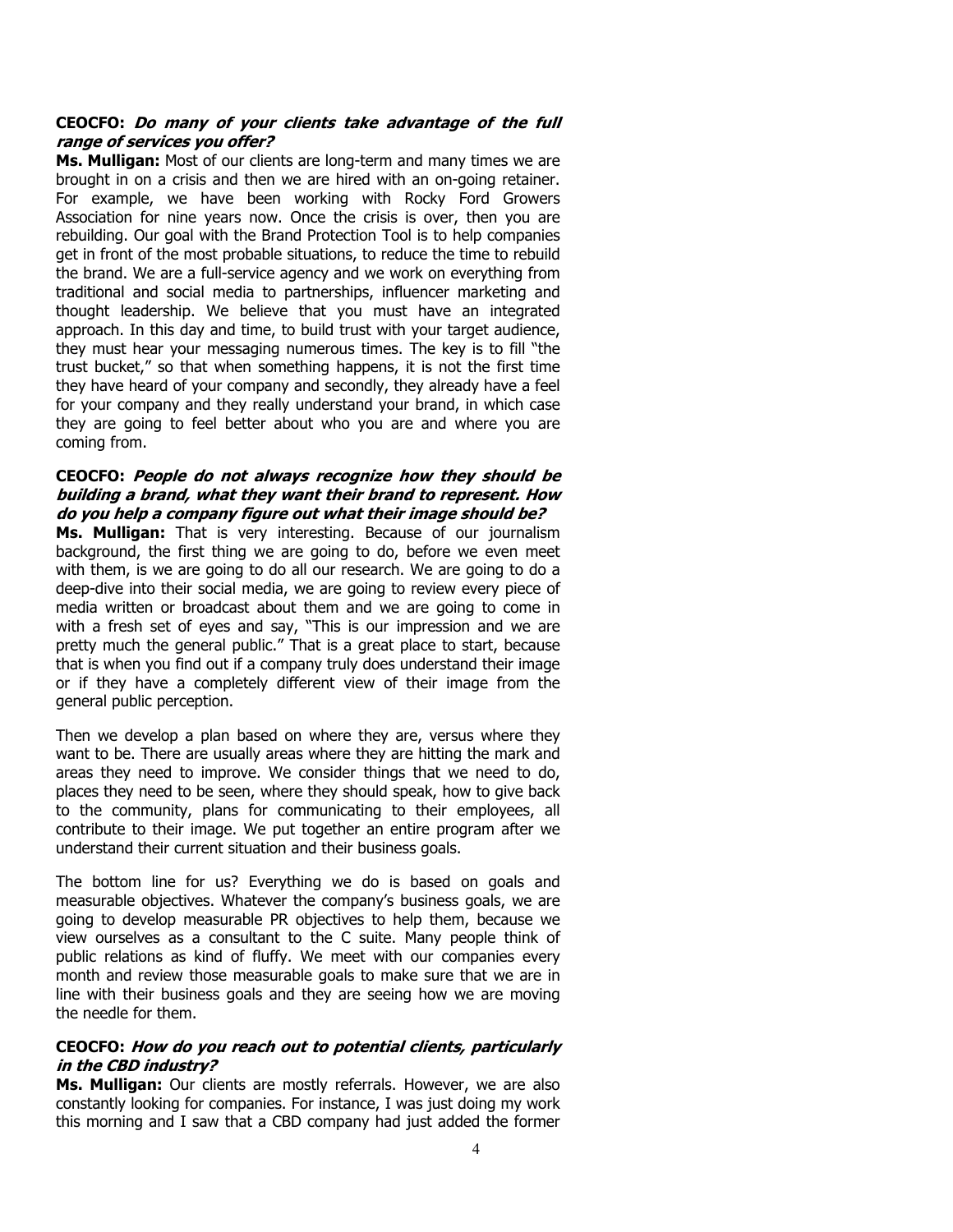US Surgeon General to their board. That is a company that I am interested in, because right there, they are showing us their priorities and they are building trust in the audience. In that situation, I will reach out on LinkedIn, start social monitoring, sending them our informational blogs and start to build a relationship. I wouldn't contact them immediately with a pitch because they may not be ready for our help. They are already doing a great job. However, building a long-term relationship is important, so that when they are ready to work with a PR company, they know us, and they know what we do.

# **CEOCFO: Where do Tucson and Ireland locations come in to play along with Denver?**

**Ms. Mulligan:** We have a satellite office in Tucson. I have roots in Tucson and love the market. I also have a partner in Ireland, and we are in talks with a number of companies that are interested in bringing their products to the US.

## **CEOCFO: What has changed in your approach over time? What have you learned?**

**Ms. Mulligan:** For us, the key to success and to long-term relationships is truly understanding the companies you represent, understanding their business goals and making sure that not only are you succeeding in helping them move the needle, but how you report to them so that they understand the importance of what you do. With PR, especially depending on where we are in the economy, people think either we need it or we do not, the reality is that right now your image is everything and in this time of instant brand management through social media, the brand that you build can be taken down in a day. Therefore, how you build that trust, how consistent you are with your messaging, focusing on your target audience and monitoring the response 24/7 taking care of your brand and your image, is key to you having a successful long-term business and that is what we do.

# **CEOCFO: What is next for M&C Communications?**

**Ms. Mulligan:** Monitoring and responding to the upcoming FDA rules for CBD. We like to work with rock-solid companies, but we also like to work with companies and organizations who have not been able, for whatever reason, to tell their story well but have a great story to tell. Situations where we can help educate the consumer. For example, The Lung Cancer Foundation of America is one of our clients. We manage their public relations, a speakers bureau of people living with lung cancer, and now, [produce a series of podcasts](https://lcfamerica.org/lung-cancer-info/hope-with-answers-podcast/) about living with lung cancer for them. Lung cancer is a very difficult disease and most people think that if you get a lung cancer diagnosis that that is pretty much the end. The reality is that in the last five years there have been more advances in lung cancer than in the last twenty years and that there is so much hope. Therefore, in working with the Lung Cancer Foundation of America, talking to people about hope, developing a speakers bureau of lung cancer patients who are years out from the diagnosis because of the advancements in research and yet at the same time educating people that from a funding standpoint, even though lung cancer kills more people than breast, prostate and colon cancer together, lung cancer gets less federal funding, in fact the least funding of any major cancer. Working with companies that spark our passion because of their mission, ethics and getting information out to people that is really going